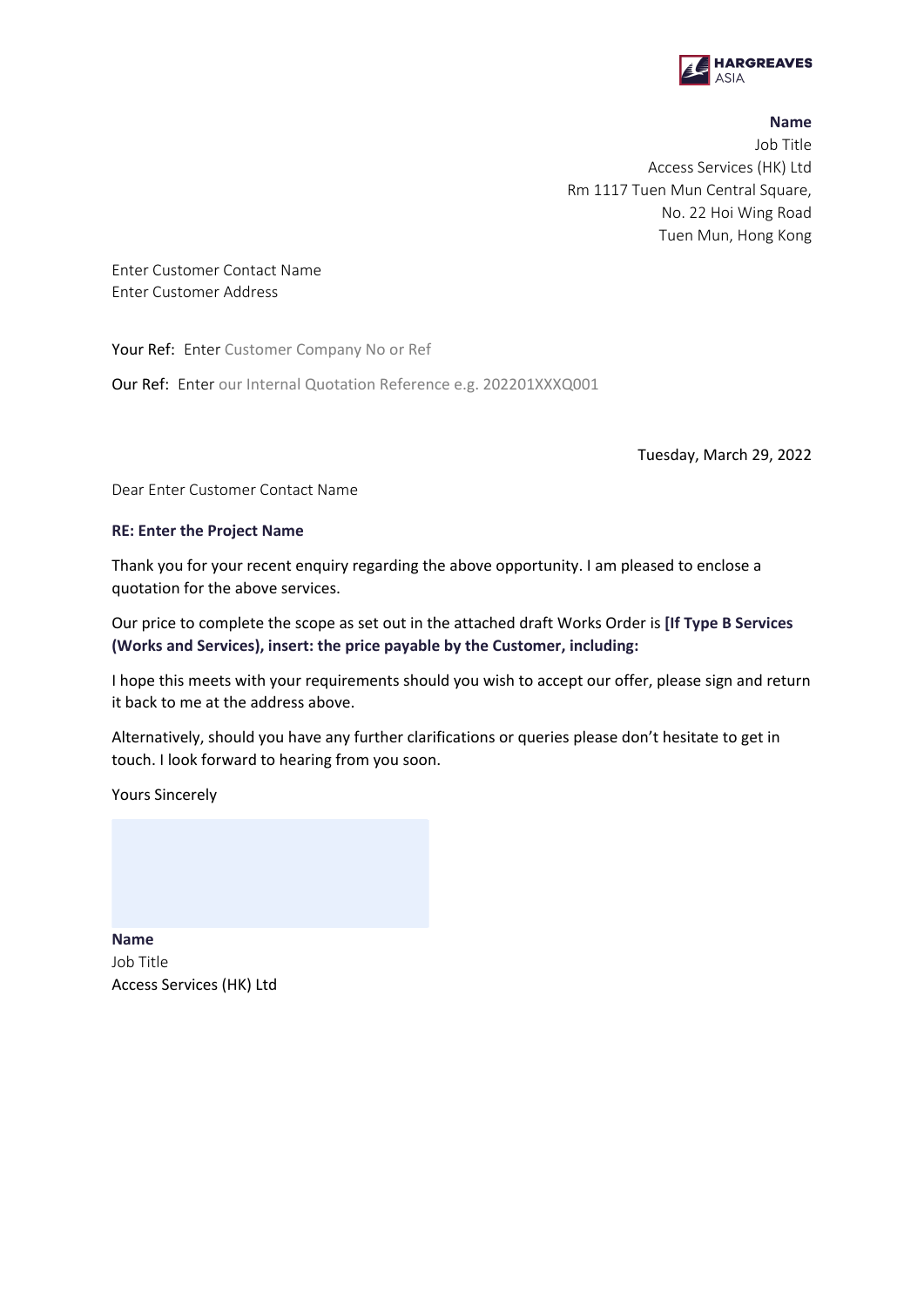

## **HARGREAVES HONG KONG**

## **QUOTATION AND WORKS ORDER FOR THE SUPPLY OF LABOUR OR WORKS AND SERVICES TO A CUSTOMER**

This Works Order is made between the Hargreaves Hong Kong entity and the Customer identified in the table below and is made on and subject to the *Hargreaves Hong Kong - Conditions of Contract for the Supply of Labour or Works and Services* (the "Conditions"), which are attached to this Works Order or, if not attached, are available online at <https://hargreaves.asia/information-for-suppliers/> or <https://www.hsgplc.co.uk/terms-and-conditions/> .

All capitalised terms used within this Works Order shall have the meanings given to them under the Conditions.

<span id="page-1-5"></span><span id="page-1-4"></span><span id="page-1-3"></span><span id="page-1-2"></span><span id="page-1-1"></span><span id="page-1-0"></span>

| entity                                      | Hargreaves Hong Kong Access Services (HK) Ltd                                                                                                                                                                                 |  |
|---------------------------------------------|-------------------------------------------------------------------------------------------------------------------------------------------------------------------------------------------------------------------------------|--|
| <b>Customer Details</b>                     | Enter Customer Contact Name                                                                                                                                                                                                   |  |
|                                             | <b>Enter Company Name</b>                                                                                                                                                                                                     |  |
|                                             | Enter Customer Address                                                                                                                                                                                                        |  |
|                                             | Enter Customer Company No or Ref                                                                                                                                                                                              |  |
| <b>HKK Quotation</b><br><b>Reference</b>    | Enter our Internal Quotation Reference e.g. 202201XXXQ001                                                                                                                                                                     |  |
| <b>Services Required</b>                    | Type B [Managed Service]                                                                                                                                                                                                      |  |
| <b>Project Name</b>                         | <b>Enter the Project Name</b>                                                                                                                                                                                                 |  |
| Works;                                      | [If Type A Services (Labour Only), insert a description of the labour to be<br>supplied eg "Supply of following manpower:" followed by a list and the<br>period for which the manpower is supplied] If Type B Services (Works |  |
| <b>Works Deliverables;</b><br>and/or        | and Services), insert a descriptio                                                                                                                                                                                            |  |
| <b>Maintenance Services</b>                 |                                                                                                                                                                                                                               |  |
| Date for<br>commencement of<br><b>Works</b> | Click or tap to enter a date.                                                                                                                                                                                                 |  |
| <b>Site</b>                                 | [Location of the Works to be performed]                                                                                                                                                                                       |  |
| <b>Performance Dates</b>                    | From: Click or tap to enter a date.                                                                                                                                                                                           |  |
|                                             | To: Click or tap to enter a date.                                                                                                                                                                                             |  |
| <b>Warranty Period</b>                      | [If Type A Services (Labour Only), state "N/A".]                                                                                                                                                                              |  |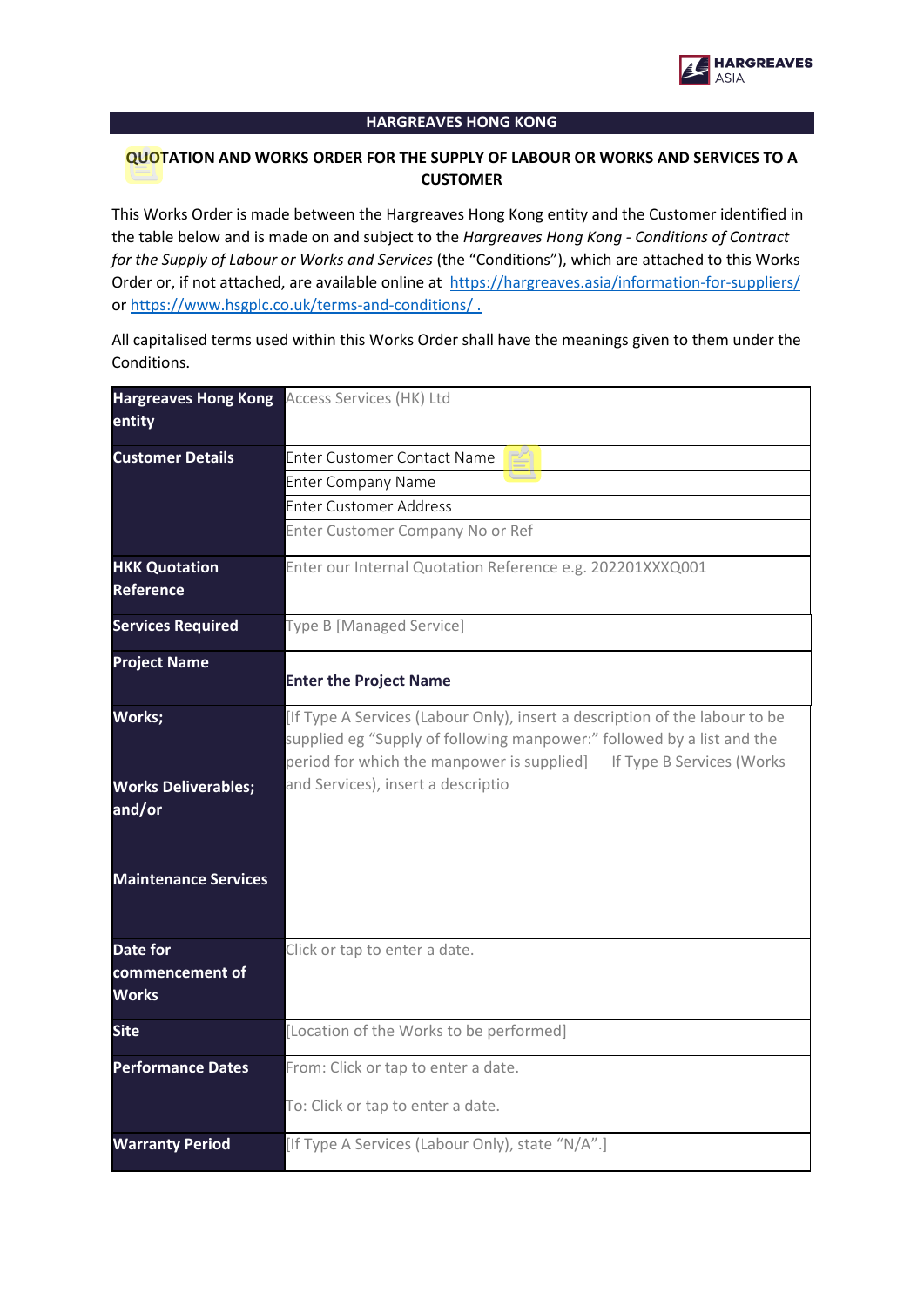

 $\overline{\phantom{0}}$ 

| <b>Contract Price</b> | [If Type A Services (Labour Only, insert a schedule of rates including day<br>rates, overtime rates (if applicable) and night rates and set out the<br>following:                                                                                            |
|-----------------------|--------------------------------------------------------------------------------------------------------------------------------------------------------------------------------------------------------------------------------------------------------------|
|                       | "The following are excluded from the above rates.                                                                                                                                                                                                            |
|                       | Transport:                                                                                                                                                                                                                                                   |
|                       | STATE HERE WHETHER THERE ARE ANY SPECIFIC TRANSPORT<br>REQUIREMENTS, INCLUSIVE OF ANY ADDITIONAL COST TO THOSE<br>SUPPLIED IN THE TABLE ABOVE.                                                                                                               |
|                       | All tooling (general and specific), inclusive of specialist PPE shall be<br>supplied by the Customer.                                                                                                                                                        |
|                       | Provision for site establishment requirements, inclusive of changing rooms,<br>toilet facilities and drinking water.]                                                                                                                                        |
|                       | [If Type B Services (Works and Services), insert: the price payable by the<br><b>Customer, including:</b>                                                                                                                                                    |
|                       | whether fixed price or time/materials basis;                                                                                                                                                                                                                 |
|                       | Day Rates (if applicable);                                                                                                                                                                                                                                   |
|                       | Overtime Rates (if applicable);                                                                                                                                                                                                                              |
|                       | Night Rates (if applicable);                                                                                                                                                                                                                                 |
|                       | Materials to be purchased;                                                                                                                                                                                                                                   |
|                       | [VAT/Duties; and any other information required for calculating the<br>contract price]                                                                                                                                                                       |
| <b>Insurance</b>      | If Type A Services (Labour Only) The following are excluded from the above<br>rates. All insurances including employee compensation insurance (or<br>including any excesses and sick leave payments). Such insurances are to be<br>provided by the Customer. |
|                       | Third party liability or insurance.                                                                                                                                                                                                                          |
|                       | If Type B Services (Works and Services), insert: whether insurance is<br>included or excluded                                                                                                                                                                |
| <b>Invoicing</b>      | Invoices for payment to be submitted on:                                                                                                                                                                                                                     |
|                       | <b>Monthly Progress Report</b>                                                                                                                                                                                                                               |
|                       | and/or                                                                                                                                                                                                                                                       |
|                       | Specify any other date/events upon which invoices are to be submitted by<br>HIS and how much is payable upon the occurrence of such events] If<br>omitted the default terms are monthly with 30 day terms.                                                   |

<span id="page-2-0"></span>÷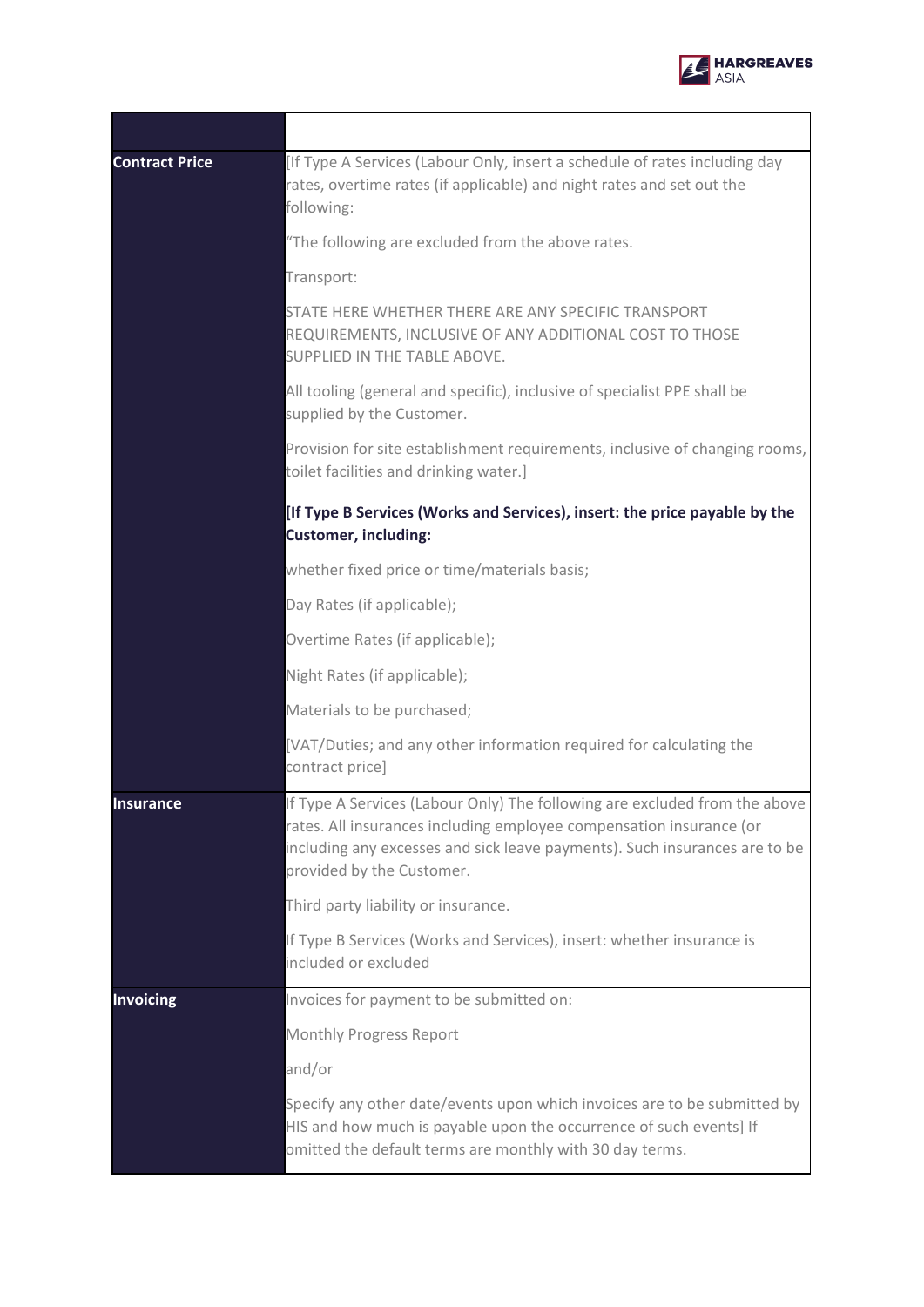

| <b>Timed Programme</b>                      | [If Type A Services (Labour Only), state "N/A".]                                                                                                                                  |
|---------------------------------------------|-----------------------------------------------------------------------------------------------------------------------------------------------------------------------------------|
|                                             | [If Type B Services (Works and Services), insert whether a plan/timetable<br>for the delivery of the Works has been agreed and is to be followed in the<br>delivery of the works] |
| <b>Maintenance Period</b>                   | [If Type A Services (Labour Only), state "N/A".]                                                                                                                                  |
|                                             | [If Type B Services (Works and Services), is HIS to provide Maintenance<br>Services for a defined period after completion of the Works? If so, please<br>state]                   |
| <b>Special Terms</b>                        | [Insert any special terms that have been agreed]                                                                                                                                  |
| <b>Applicable Works</b><br><b>Documents</b> | The following documents are hereby incorporated into the Contract:                                                                                                                |
|                                             | Invitation to tender;                                                                                                                                                             |
|                                             | HIS's tender document/quotation request;                                                                                                                                          |
|                                             | Specification;                                                                                                                                                                    |
|                                             | Any other documents                                                                                                                                                               |

By signing the below the Hargreaves Hong Kong entity and the Customer hereby agree to be bound by the Conditions.